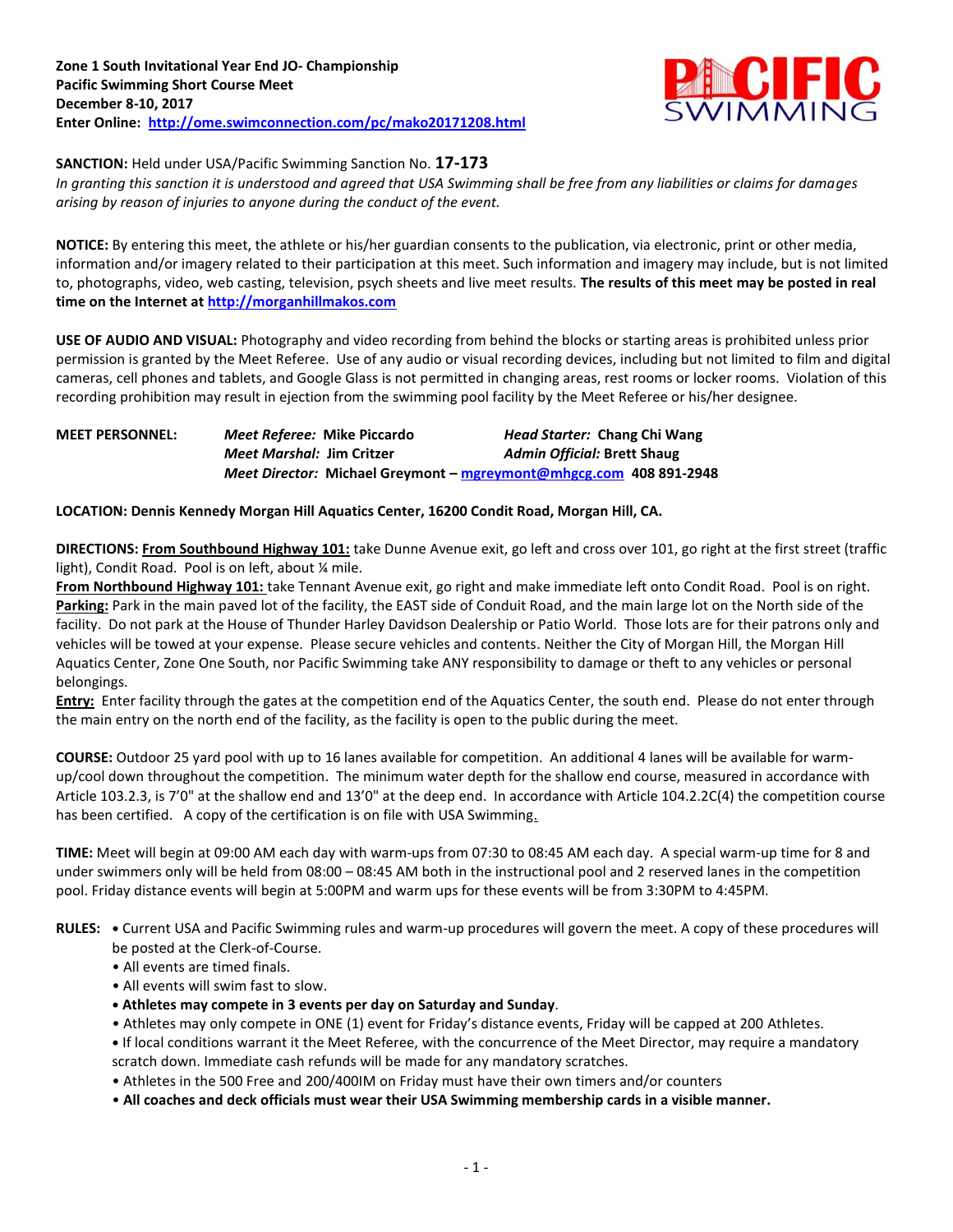**UNACCOMPANIED ATHLETES:** Any USA-S athlete-member competing at the meet must be accompanied by a USA Swimming member-coach for the purposes of athlete supervision during warm-up, competition and warm-down. If a coach-member of the athlete's USA-S Club does not attend the meet to serve in said supervisory capacity, it is the responsibility of the athlete or the athlete's legal guardian to arrange for supervision by a USA-S member-coach. The Meet Director or Meet Referee may assist the athlete in making arrangements for such supervision; however, it is recommended that such arrangements be made in advance of the meet by the athlete's USA-S Club Member-Coach.

**RACING STARTS:** Athletes must be certified by a USA-S member-coach as being proficient in performing a racing start, or must start the race in the water. It is the responsibility of the athlete or the athlete's legal guardian to ensure compliance with this requirement.

**RESTRICTIONS:** • Smoking and the use of other tobacco products is prohibited on the pool deck, in the locker rooms, in spectator

- seating, on standing areas and in all areas used by athletes, during the meet and during warm-up periods.
- Sale and use of alcoholic beverages is prohibited in all areas of the meet venue.
- No glass containers are allowed in the meet venue.
- No propane heaters are permitted except for snack bar/meet operations. Or any other open flame devices.
- All shelters must be properly secured.
- Changing into or out of swimsuits other than in locker rooms or other designated areas is prohibited.

• Destructive devices, to include but not limited to, explosive devices and equipment, firearms (open or concealed), blades, knives, mace, stun guns and blunt objects are strictly prohibited in the swimming facility and its surrounding areas. If observed, the Meet Referee or his/her designee may ask that these devices be stored safely away from the public or removed from the facility. Noncompliance may result in the reporting to law enforcement authorities and ejection from the facility. Law enforcement officers (LEO) are exempt per applicable laws.

• Operation of a drone, or any other flying apparatus, is prohibited over the venue (pools, athlete/coach areas, spectator areas and open ceiling locker rooms) any time athletes, coaches, officials and/or spectators are present.

**ELIGIBILITY:** • Athletes must be current members of USA-S and enter their name and registration number on the meet entry card as they are shown on their Registration Card. If this is not done, it may be difficult to match the athlete with the registration and times database. The meet host will check all athlete registrations against the SWIMS database and if not found to be registered, the Meet Director shall accept the registration at the meet (a \$10 surcharge will be added to the regular registration fee). Duplicate registrations will be refunded by mail.

• Athletes must be current members of a Pacific Swimming Zone 1S Club in order to enter this meet. Athletes who are unattached, but associated with a Zone 1S Club are eligible to compete.

• Entered times shall be less than a "JO" time as per Pacific Swimming Time Standard (no athlete with a JO time in an event will be allowed to swim that event).

- Entries with **"NO TIME" will be ACCEPTED.**
- Entry times submitted for this meet may be checked against a computer database and may be changed in accordance with Pacific Swimming Entry Time Verification Procedures.
- Disabled athletes are welcome to attend this meet and should contact the Meet Director or Meet Referee regarding any special accommodations on entry times and seeding per Pacific Swimming policy.
- Athletes 19 years of age and over may compete in the meet for time only, no awards. Such athletes must have met standards for the 17-18 age group.
- The athlete's age will be the age of the athlete on the first day of the meet.

**ENTRY FEES:** \$4.00 per event plus an \$8.00 participation fee per athlete. Entries will be rejected if payment is not sent at time of request. No refunds will be made, except mandatory scratch downs.

**ONLINE ENTRIES:** To enter online go to **<http://ome.swimconnection.com/pc/mako20171208>** to receive an immediate entry confirmation. This method requires payment by credit card. Swim Connection, LLC charges a processing fee for this service, equal to \$1 per athlete plus 5% of the total Entry Fees. Please note that the processing fee is a separate fee from the Entry Fees. If you do not wish to pay the processing fee, enter the meet using a mail entry. **Entering online is a convenience, is completely voluntary, and is in no way required or expected of an athlete by Pacific Swimming.** Online entries will be accepted through Wednesday, **November 29th, 2017**.

**MAILED ENTRIES**: Entries must be on the attached consolidated entry form. Forms must be filled out completely and printed clearly with swimmers best time. Entries must be postmarked by midnight, **Monday**, **November 27th, 2017. No late entries will be accepted.** Requests for confirmation of receipt of entries should include a self-addressed envelope.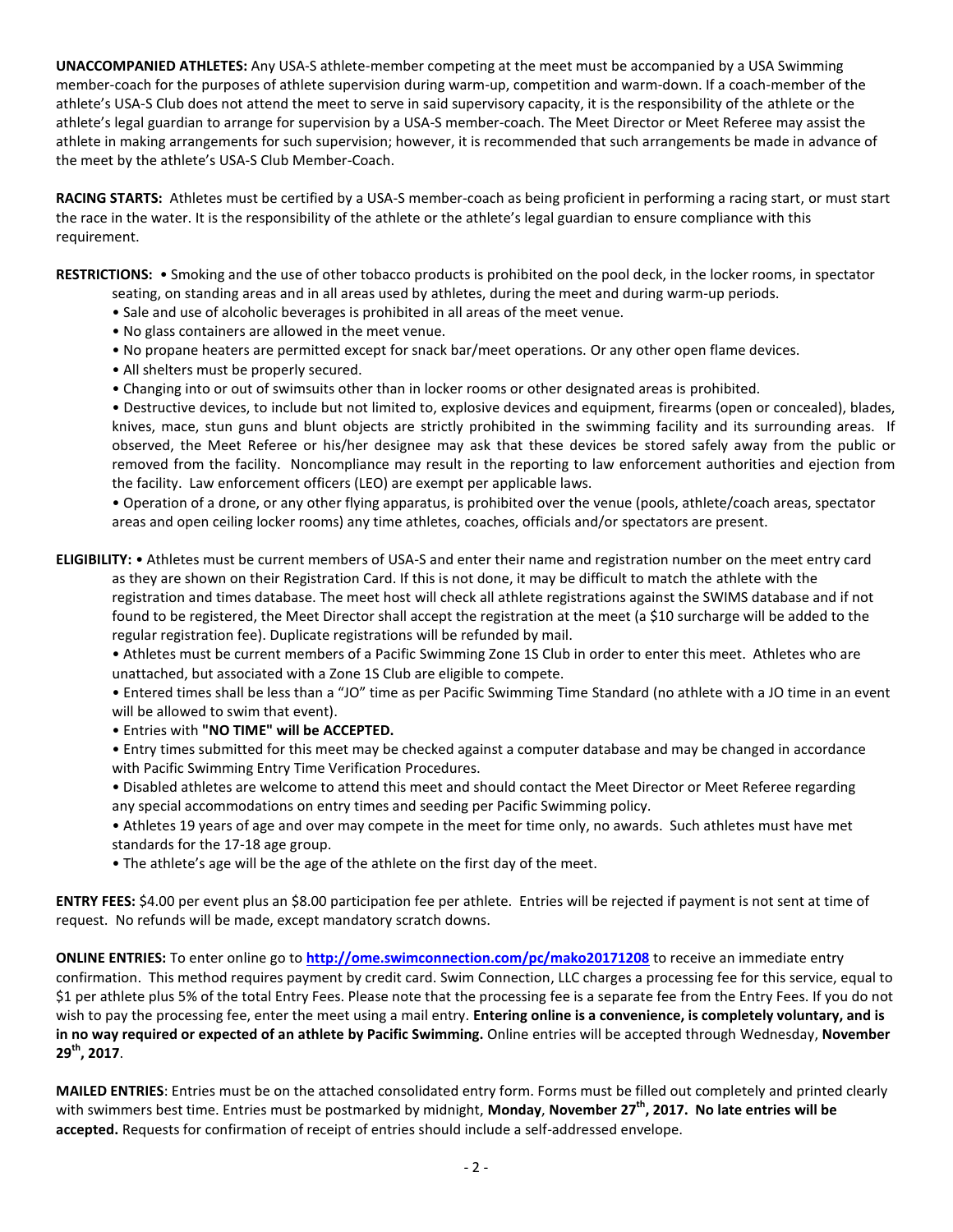# **Make check payable to**: **Zone 1 South Mail entries to**: **Michael Greymont - SCSC 409 Tennant Ave #423 Morgan Hill, CA 95037**

**CHECK-IN:** The meet will be deck seeded. Athletes must check-in at the Clerk-of-Course. No event shall be closed more than 30 minutes before the scheduled start of the session. Close of check-in for all individual events shall be no more than 60 minutes before the estimated time of the start of the first heat of the event. Athletes who do not check in will not be seeded and will not be allowed to compete in that event.

**SCRATCHES:** Any athletes not reporting for or competing in an individual timed final event that they have checked in for shall not be penalized.

**AWARDS:** Eight places will be awarded for 8 & U, 9-10, 11-12, 13-14, 15-18 age groups. No awards given for athletes 19 years of age and older. **Note: Individual awards must be picked up during/after the meet, no distribution of awards will occur after the meet, either hand delivery or mail. High Point will be awarded by Gender/By age group.**

**SCORING:** 

|  | $\sim$<br>. | $\sim$ <sub>ND</sub> | R <sub>D</sub> | <b>TU</b><br>۱н. | <b>TH</b><br>. | 711 |  |
|--|-------------|----------------------|----------------|------------------|----------------|-----|--|
|  | ۔           |                      |                |                  |                |     |  |

**ADMISSION:** Free. A **3 day** program will be available for download.

**SNACK BAR & HOSPITALITY:** A snack bar will be available throughout the competition. Coaches and working deck officials will be provided lunch. Hospitality will serve refreshments to timers and volunteers

**MISCELLANEOUS:** No overnight parking is allowed. Facilities will not be provided after meet hours.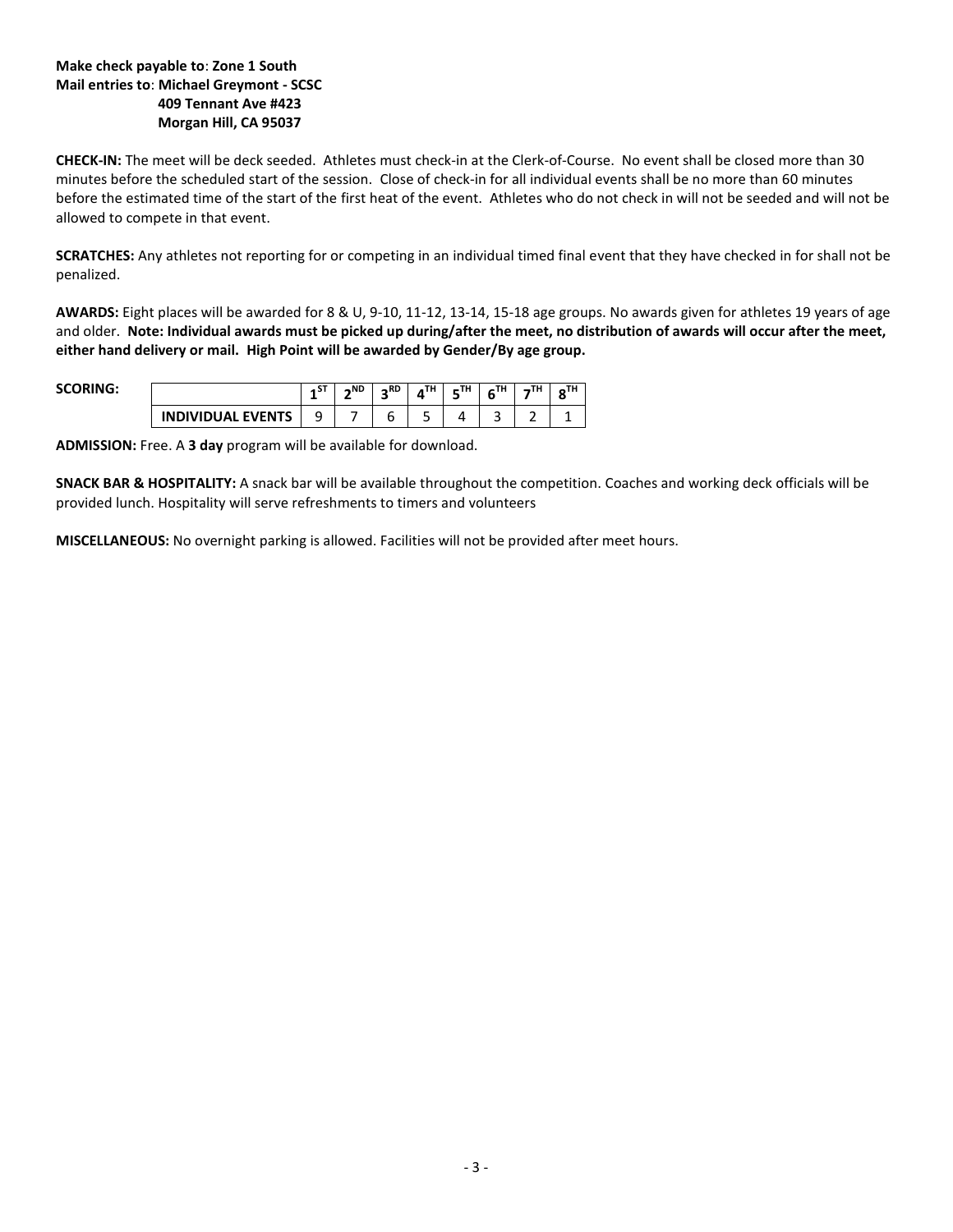### **EVENTS**

| <b>Event Number</b> | Age/Event         | <b>Event Number</b> |  |  |  |  |  |  |  |  |
|---------------------|-------------------|---------------------|--|--|--|--|--|--|--|--|
|                     | 13-Up 500 Free    |                     |  |  |  |  |  |  |  |  |
|                     | 11-12 500 Free    |                     |  |  |  |  |  |  |  |  |
|                     | 10-Under 500 Free |                     |  |  |  |  |  |  |  |  |
|                     | 13-Up 400 IM      |                     |  |  |  |  |  |  |  |  |
|                     | 11-12 400 IM      | 10                  |  |  |  |  |  |  |  |  |
|                     | 10-Under 200 IM   | 12                  |  |  |  |  |  |  |  |  |

### **Friday, December 8th, 2017**

*Athletes MUST have their own lap counters and/or timers. Watches will be provided.*

*Time standards found here: <http://www.pacswim.org/swim-meet-times/standards>*

*Athletes may only compete in ONE (1) event for Friday's Distance Events*

|               | SATURDAY, DECEMBER 9, 2017 |               |               | SUNDAY, DECEMBER 10, 2017 |               |  |  |  |
|---------------|----------------------------|---------------|---------------|---------------------------|---------------|--|--|--|
| <b>EVENT#</b> | <b>EVENT</b>               | <b>EVENT#</b> | <b>EVENT#</b> | <b>EVENT</b>              | <b>EVENT#</b> |  |  |  |
| 13            | 11-12 200 FREE             | 14            | 65            | 11-12 200 BREAST          | 66            |  |  |  |
| 15            | 13-14 200 FREE             | 16            | 67            | 13-14 200 BREAST          | 68            |  |  |  |
| 17            | 15-UP 200 FREE             | 18            | 69            | 15-UP 200 BREAST          | 70            |  |  |  |
| 19            | 9-10 200 FREE              | 20            | 71            | 11-12 50 BACK             | 72            |  |  |  |
| 21            | 8-UNDER 25 FREE            | 22            | 73            | 9-10 50 BACK              | 74            |  |  |  |
| 23            | 11-12 50 FLY               | 24            | 75            | 8-UNDER 25 BACK           | 76            |  |  |  |
| 25            | 9-10 50 FLY                | 26            | 77            | 11-12 100 FLY             | 78            |  |  |  |
| 27            | 8-UNDER 50 FLY             | 28            | 79            | 13-14 100 FLY             | 80            |  |  |  |
| 29            | 11-12 100 BREAST           | 30            | 81            | 15-UP 100 FLY             | 82            |  |  |  |
| 31            | 13-14 100 BREAST           | 32            | 83            | 9-10 100 FLY              | 84            |  |  |  |
| 33            | 15-UP 100 BREAST           | 34            | 85            | 8-UNDER 25 FLY            | 86            |  |  |  |
| 35            | 8-UNDER 25 BREAST          | 36            | 87            | 11-12 200 IM              | 88            |  |  |  |
| 37            | 11-12 200 BACK             | 38            | 89            | 13-14 200 IM              | 90            |  |  |  |
| 39            | 13-14 200 BACK             | 40            | 91            | 15-UP 200 IM              | 92            |  |  |  |
| 41            | 15-UP 200 BACK             | 42            | 93            | 11-12 100 FREE            | 94            |  |  |  |
| 43            | 11-12 50 FREE              | 44            | 95            | 13-14 100 FREE            | 96            |  |  |  |
| 45            | 13-14 50 FREE              | 46            | 97            | 15-UP 100 FREE            | 98            |  |  |  |
| 47            | 15-UP 50 FREE              | 48            | 99            | 9-10 100 FREE             | 100           |  |  |  |
| 49            | 9-10 50 FREE               | 50            | 101           | 8-UNDER 25 FREE           | 102           |  |  |  |
| 51            | 8-UNDER 50 FREE            | 52            | 103           | 11-12 50 BREAST           | 104           |  |  |  |
| 53            | 11-12 100 IM               | 54            | 105           | 13-14 50 BREAST           | 106           |  |  |  |
| 55            | 9-10 100 IM                | 56            | 107           | 15-UP 50 BREAST           | 108           |  |  |  |
| 57            | 8-UNDER 100 IM             | 58            | 109           | 9-10 50 BREAST            | 110           |  |  |  |
| 59            | 11-12 200 FLY              | 60            | 111           | 8-UNDER 50 BREAST         | 112           |  |  |  |
| 61            | 13-14 200 FLY              | 62            | 113           | 11-12 100 BACK            | 114           |  |  |  |
| 63            | 15-UP 200 FLY              | 64            | 115           | 13-14 100 BACK            | 116           |  |  |  |

| SATURDAY, DECEMBER 9, 2017 |                   |               |               | SUNDAY, DECEMBER 10, 2017 |               |  |  |  |
|----------------------------|-------------------|---------------|---------------|---------------------------|---------------|--|--|--|
| ENT#                       | <b>EVENT</b>      | <b>EVENT#</b> | <b>EVENT#</b> | <b>EVENT</b>              | <b>EVENT#</b> |  |  |  |
| 13                         | 11-12 200 FREE    | 14            | 65            | 11-12 200 BREAST          | 66            |  |  |  |
| 15                         | 13-14 200 FREE    | 16            | 67            | 13-14 200 BREAST          | 68            |  |  |  |
| 17                         | 15-UP 200 FREE    | 18            | 69            | 15-UP 200 BREAST          | 70            |  |  |  |
| 19                         | 9-10 200 FREE     | 20            | 71            | 11-12 50 BACK             | 72            |  |  |  |
| 21                         | 8-UNDER 25 FREE   | 22            | 73            | 9-10 50 BACK              | 74            |  |  |  |
| 23                         | 11-12 50 FLY      | 24            | 75            | 8-UNDER 25 BACK           | 76            |  |  |  |
| 25                         | 9-10 50 FLY       | 26            | 77            | 11-12 100 FLY             | 78            |  |  |  |
| 27                         | 8-UNDER 50 FLY    | 28            | 79            | 13-14 100 FLY             | 80            |  |  |  |
| 29                         | 11-12 100 BREAST  | 30            | 81            | 15-UP 100 FLY             | 82            |  |  |  |
| 31                         | 13-14 100 BREAST  | 32            | 83            | 9-10 100 FLY              | 84            |  |  |  |
| 33                         | 15-UP 100 BREAST  | 34            | 85            | 8-UNDER 25 FLY            | 86            |  |  |  |
| 35                         | 8-UNDER 25 BREAST | 36            | 87            | 11-12 200 IM              | 88            |  |  |  |
| 37                         | 11-12 200 BACK    | 38            | 89            | 13-14 200 IM              | 90            |  |  |  |
| 39                         | 13-14 200 BACK    | 40            | 91            | 15-UP 200 IM              | 92            |  |  |  |
| 41                         | 15-UP 200 BACK    | 42            | 93            | 11-12 100 FREE            | 94            |  |  |  |
| 43                         | 11-12 50 FREE     | 44            | 95            | 13-14 100 FREE            | 96            |  |  |  |
| 45                         | 13-14 50 FREE     | 46            | 97            | 15-UP 100 FREE            | 98            |  |  |  |
| 47                         | 15-UP 50 FREE     | 48            | 99            | 9-10 100 FREE             | 100           |  |  |  |
| 49                         | 9-10 50 FREE      | 50            | 101           | 8-UNDER 25 FREE           | 102           |  |  |  |
| 51                         | 8-UNDER 50 FREE   | 52            | 103           | 11-12 50 BREAST           | 104           |  |  |  |
| 53                         | 11-12 100 IM      | 54            | 105           | 13-14 50 BREAST           | 106           |  |  |  |
| 55                         | 9-10 100 IM       | 56            | 107           | 15-UP 50 BREAST           | 108           |  |  |  |
| 57                         | 8-UNDER 100 IM    | 58            | 109           | 9-10 50 BREAST            | 110           |  |  |  |
| 59                         | 11-12 200 FLY     | 60            | 111           | 8-UNDER 50 BREAST         | 112           |  |  |  |
| 61                         | 13-14 200 FLY     | 62            | 113           | 11-12 100 BACK            | 114           |  |  |  |
| 63                         | 15-UP 200 FLY     | 64            | 115           | 13-14 100 BACK            | 116           |  |  |  |
|                            |                   |               | 117           | 15-UP 100 BACK            | 119           |  |  |  |
|                            |                   |               | 119           | 9-10 100 BACK             | 121           |  |  |  |
|                            |                   |               | 121           | 8-UNDER 50 BACK           | 123           |  |  |  |

Use the following URL to find the time standards: <http://www.pacswim.org/swim-meet-times/standards>